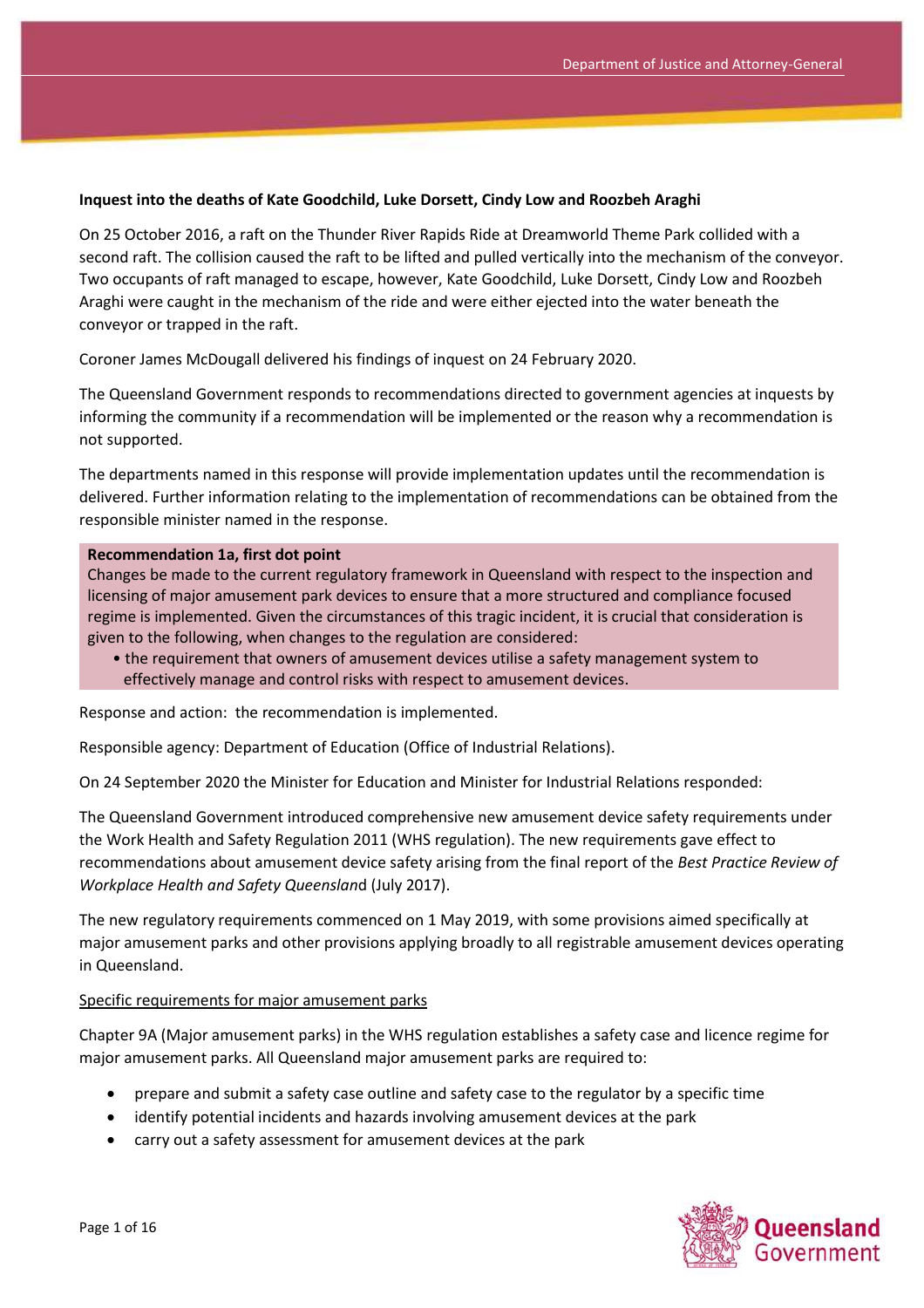- implement appropriate control measures designed to eliminate or minimise the risk of an incident occurring
- prepare an amusement device emergency plan, consult with emergency services and implement the plan when required
- establish and implement a safety management system for amusement devices at the park
- document information about the amusement devices at the park—for example about maintenance, inspections and testing of devices, and operator training
- review safety assessments, the emergency plan and safety management system when specific circumstances arise
- consult with workers—for example in relation to the park's emergency plan, safety management system and preparing and reviewing the safety case
- regularly monitor the effectiveness of the safety case for the park.

In relation to safety management systems:

- section 608O requires the major amusement park operator to establish a safety management system for all amusement devices at the park. The safety management system must provide a comprehensive and integrated system for managing all aspects of risk control in relation to the occurrence of amusement device incidents at the park and be designed to be used by the park operator as the primary means of ensuring that amusement devices at the park do not expose a person to a serious risk to health or safety.
- schedule 18C outlines specific matters to be included in the safety management system, including safety objectives, details on the organisation and personnel, description of relevant procedures and instructions, and statement of principles and technical standards to ensure safe operation of amusement devices.
- section 608Y requires the operator of a licensed major amusement park to continue to implement and revise the safety management system.
- sections 608P and 608Z contain obligations to review the safety management system in specific circumstances.

Since 1 May 2019, the six major amusement parks in Queensland that existed on commencement of Chapter 9A in the WHS regulation have been required to comply with new provisions including establishing and implementing a safety management system for amusement devices at the park. As part of the implementation of the requirements in Chapter 9A of the WHS regulation, the major amusement parks were also required to prepare a safety case outline and submit it to the regulator by 1 November 2019. The Office of Industrial Relations has provided guidance to the major amusement parks on preparing their safety case outlines and will continue to work with the major amusement parks as they prepare their safety case for approval by the regulator. The major amusement parks are required to prepare a safety case and apply for major amusement park licence by 1 May 2021. The Office of Industrial Relations will continue to audit the major amusement parks for compliance with the WHS regulation and Electrical Safety Regulation 2013*.*

### **Recommendation 1a, second dot point**

Changes be made to the current regulatory framework in Queensland with respect to the inspection and licensing of major amusement park devices to ensure that a more structured and compliance focused regime is implemented. Given the circumstances of this tragic incident, it is crucial that consideration is given to the following, when changes to the regulation are considered:

• an owner of an amusement device must comply with the applicable updated Australian Standards.

Response and action: the recommendation is agreed to in part. How the recommendation will be implemented is under consideration.

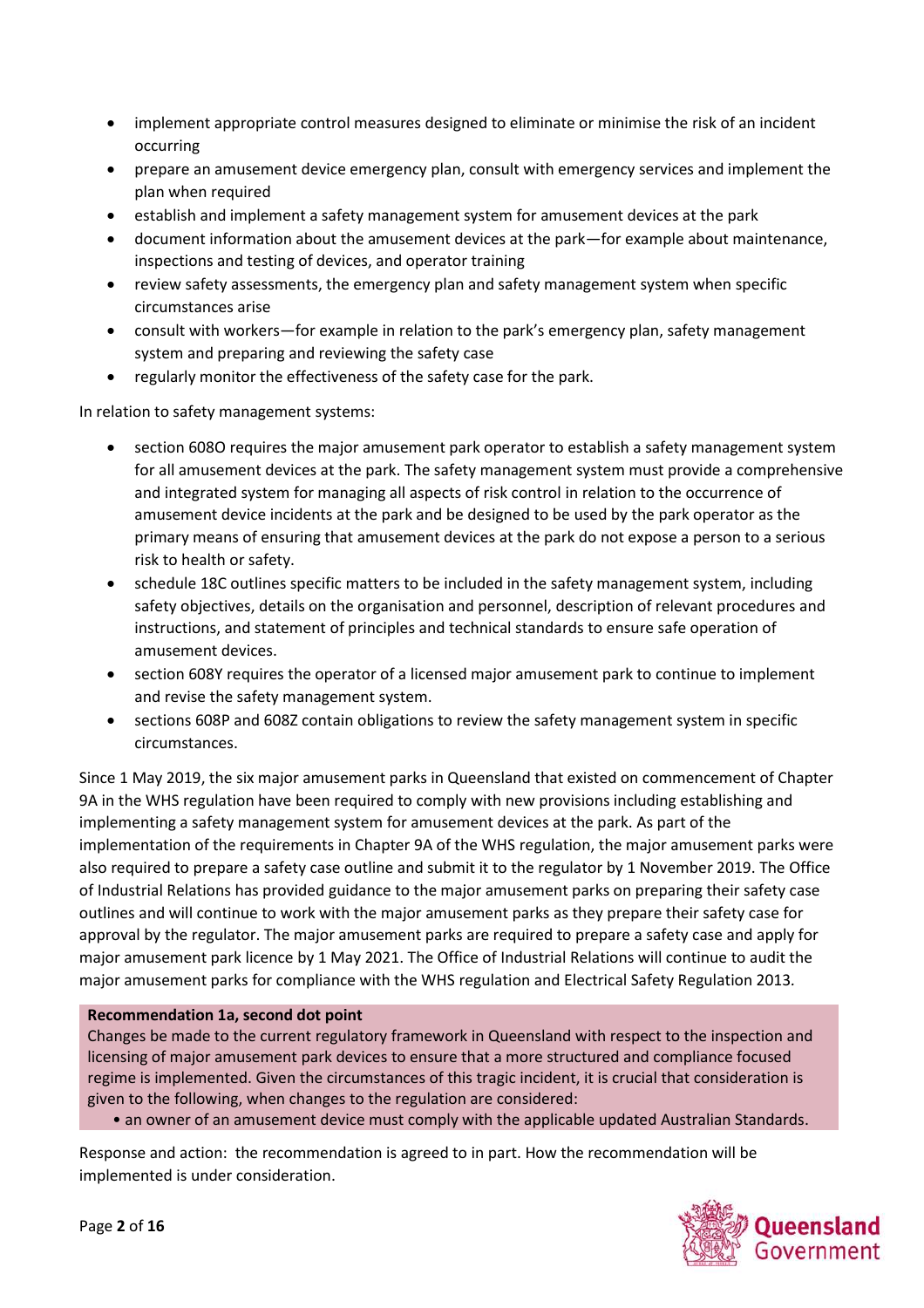Responsible agency: Department of Education (Office of Industrial Relations).

On 24 September 2020 the Minister for Education and Minister for Industrial Relations responded:

The government agrees in part with this element of recommendation 1a regarding compliance with applicable updated Australian Standards. However, some flexibility is needed to achieve the intent of this recommendation for the following reasons:

- There is a wide range of Australian Standards that apply to design, construction and operation of amusement devices or aspects of devices. AS 3533 – *Amusement devices and rides* is the main Australian Standard for amusement devices, however there are other Australian Standards that are applicable depending on the type of device. Amusement devices manufactured overseas are designed to international standards. Other international standards are acceptable provided they have an equivalent or higher level of safety provided by the relevant Australian Standards, or other controls can be implemented to achieve the level of safety required. The Work Health and Safety Regulation 2011 (WHS regulation) requires the design registration process of amusement devices to demonstrate and verify the published technical standards and engineering principles used in the design. This also applies to future alterations to the design that may affect health or safety. Compliance with AS 3000 Wiring Rules is mandatory through the Electrical Safety Regulation 2013.
- Standards Australia is an independent body responsible for the development, adoption, review and updating of Australian Standards. Over the past decade, the preferred approach in WHS regulatory frameworks, both nationally and in Queensland, has been to avoid referencing Australian Standards in WHS legislation where possible. Where Australian Standards are referenced it is generally due to the need to refer to specific technical requirements which would be difficult to reproduce in legislation. For example, AS 3533.1 *Amusement Devices Design and Construction* is referred to in schedule 5 of the WHS regulation for the purpose of classifying devices based on the formula and guidance specified in that standard. One of the main concerns requiring compliance with all aspects of an Australian Standard as amended from time to time is that those amendments can occur without specific government consideration.
- There may also be circumstances where it is not reasonably practicable to modify an older amusement device to comply with an updated standard in the particular way that has been specified. While strict compliance with the updated standard may not be reasonably practicable, it may be possible to develop an alternative way that achieves the desired safety outcome, for example, installing a secondary locking mechanism if the original locking mechanism on an older device can be unlocked by patrons.

Rather than requiring across the board compliance with a range of Australian Standards, the intent of this recommendation could be met by reflecting updated standards in the new code of practice for amusement devices which is being developed. A code of practice provides greater flexibility to deal with variables such as what is reasonably practicable in relation to upgrading amusement devices depending on the risk that has been identified and the new control measure. However, the status of codes of practice under the *Work Health and Safety Act 2011* provides a high degree of rigour. The owner of an amusement device must comply with a code of practice or manage the hazards and risks in a way that is different to the code but provides a standard of health and safety that is equivalent to or higher than the standard required under the code (refer to section 26A of the WHS Act 2011).

The government will consult with stakeholders in the amusement device industry and technical experts as part of considering how compliance with updated Australian Standards could be addressed in the new amusement device code of practice currently under development.

### **On 26 April 2021 the Minister for Education, Minister for Industrial Relations and Minister for Racing responded:**

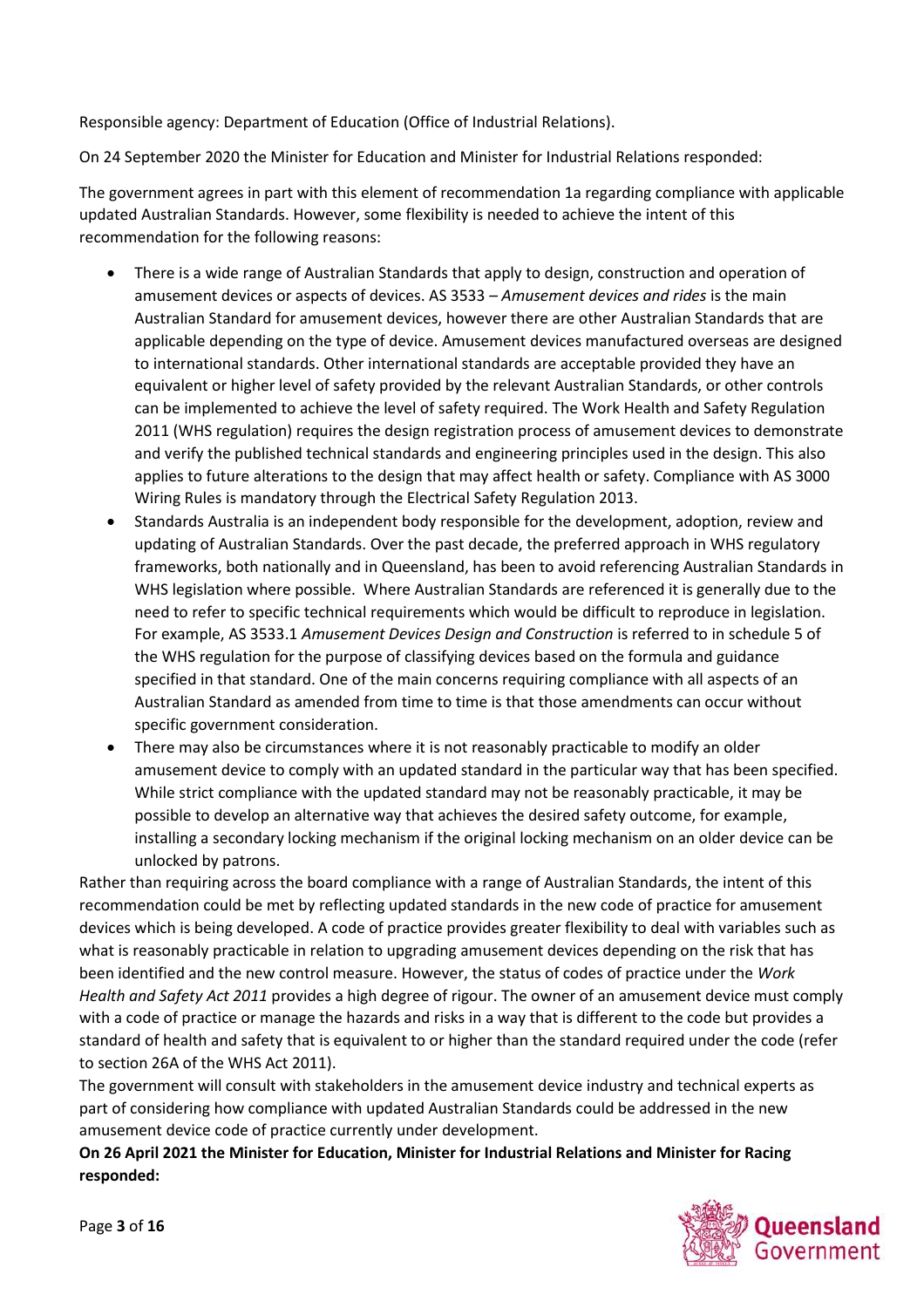Amusement device compliance with applicable updated Australian Standards, or managing hazards and risks in a way that provides a standard of health and safety that is equivalent or higher, is being considered as part of development of a specific amusement device code of practice. The COVID-19 pandemic had a significant impact on the amusement device industry during 2020 and interrupted the consultation process that had commenced for the development of the code in December 2019.

As the Queensland economy recovers from the impact of COVID-19 and amusement device owners return to business operations, the Office of Industrial Relations will reactivate the consultation process with a stakeholder reference group comprised of representatives from the amusement device industry and interested parties including major amusement parks, the transportable amusement device sector, and engineers. Consultation on a draft amusement device code of practice is planned for the first half of 2021.

# **On 14 October 2021 the Minister for Education, Minister for Industrial Relations and Minister for Racing responded:**

A consultation draft of the amusement device code of practice was prepared in the first half of 2021.

In May 2021, stakeholders were provided with an update on the status of the project and proposed consultation with industry in the second half of 2021. In June 2021, the consultation draft of the amusement device code of practice was sent to the Amusement Device Stakeholder Reference Group, which then met on 22 July 2021 to discuss the draft code.

Stakeholders in the amusement device industry have been invited to provide feedback on the draft amusement device code of practice.

The Office of Industrial Relations will consider feedback and provide the Amusement Device Stakeholder Reference Group with a revised draft code for consideration in the second half of 2021.

# **On 11 May 2022 the Minister for Education, Minister for Industrial Relations and Minister for Racing responded:**

The Amusement Device Stakeholder Reference Group met on 7 October 2021 to review the second consultation draft of the amusement device code of practice, which incorporated feedback from the first round of consultation in 2021. The Office of Industrial Relations considered feedback provided by stakeholders at, and following, the reference group meeting in October 2021 and work continued on drafting the code.

In the first half of 2022, in addition to consulting with stakeholders, the Office of Industrial Relations proposes to consult with workplace health and safety regulators in other jurisdictions on the draft amusement device code of practice.

# **Recommendation 1a, third dot point**

Changes be made to the current regulatory framework in Queensland with respect to the inspection and licensing of major amusement park devices to ensure that a more structured and compliance focused regime is implemented. Given the circumstances of this tragic incident, it is crucial that consideration is given to the following, when changes to the regulation are considered:

• annual risk assessments should be conducted by competent person/s and involve the detailed consideration of the device, including all possible control system functions and variations, as well as a detailed examination of the operation of the ride during all modes of operation and possible emergency conditions.

Response and action: the recommendation is agreed to in part. How the recommendation will be implemented is under consideration.

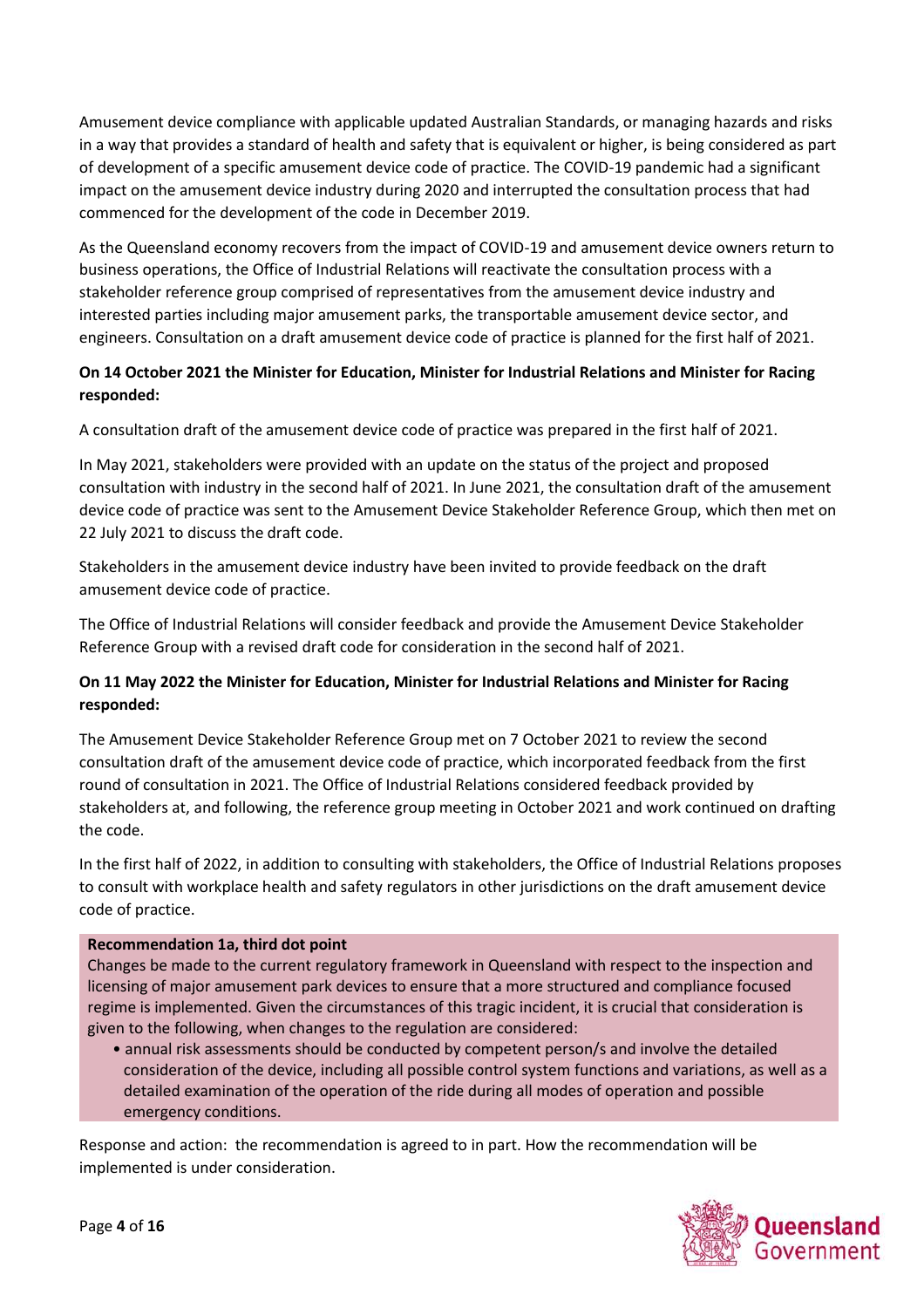Responsible agency: Department of Education (Office of Industrial Relations).

On 24 September 2020 the Minister for Education and Minister for Industrial Relations responded:

Chapter 9A of the Work Health and Safety Regulation 2011 (WHS regulation) partially implements elements of the risk assessment approach as recommended by recommendation 1a although an annual interval is not specified. Instead, the concept of ongoing risk assessment for amusement devices at major amusement parks has been embedded in requirements in new Chapter 9A. In particular, for major amusement parks in the period leading up to applying for a licence, the following requirements are in place:

- section 608K (Identification of amusement device incident and amusement device hazards)
- section 608L (Safety assessment)
- section 608M (Control of risk)
- section 608O (Safety management system)
- section 608P (Review of risk management).

Additional equivalent provisions for risk identification, assessment, control, management and review continue after a major amusement park has been granted a licence. While an annual interval for conducting a risk assessment has not been specified, the major amusement parks are required to comply with the risk management process within the first two years of commencement of the regulations (i.e. from 1 May 2019) and continue to meet these requirements after obtaining a licence. In addition, there are specific grounds which trigger an obligation to review and revise the safety assessments and safety management system. These grounds are set out in section 608P and section 608Z of the WHS regulation and include changes likely to give rise to a new risk or a variation of an existing risk to health or safety, including:

- changes made to an amusement device at the park
- changes to any plant or structures relating to an amusement device
- changes made to training for workers who operate amusement devices at the park or
- changes to arrangements for maintenance, inspection and testing of the amusement devices.

A review and, if necessary, revision of the major amusement park's safety assessment and the safety management system must occur if:

- a new amusement device is installed at the park
- a control measure that has been implemented does not control the risk of amusement device incident occurring so far as is reasonably practicable
- a new amusement device hazard is identified
- results of consultation with workers indicate a review is necessary
- a health and safety representative requests a review or
- the regulator requests a review.

While this element of recommendation 1a has been partially implemented through Chapter 9A of the WHS regulation, the government will give further consideration to implementing the intent of the coroner's recommendation through another regulatory amendment and/or inclusion in the new amusement device code of practice currently under development. The government considers the detailed examination of all possible control systems may go beyond what is reasonably necessary for an annual inspection or risk assessment. However, the government considers annual inspections or risk assessments should include functional tests to ensure the safety functions for the device are working properly, for example, the emergency stop function, and observing the device in operation.

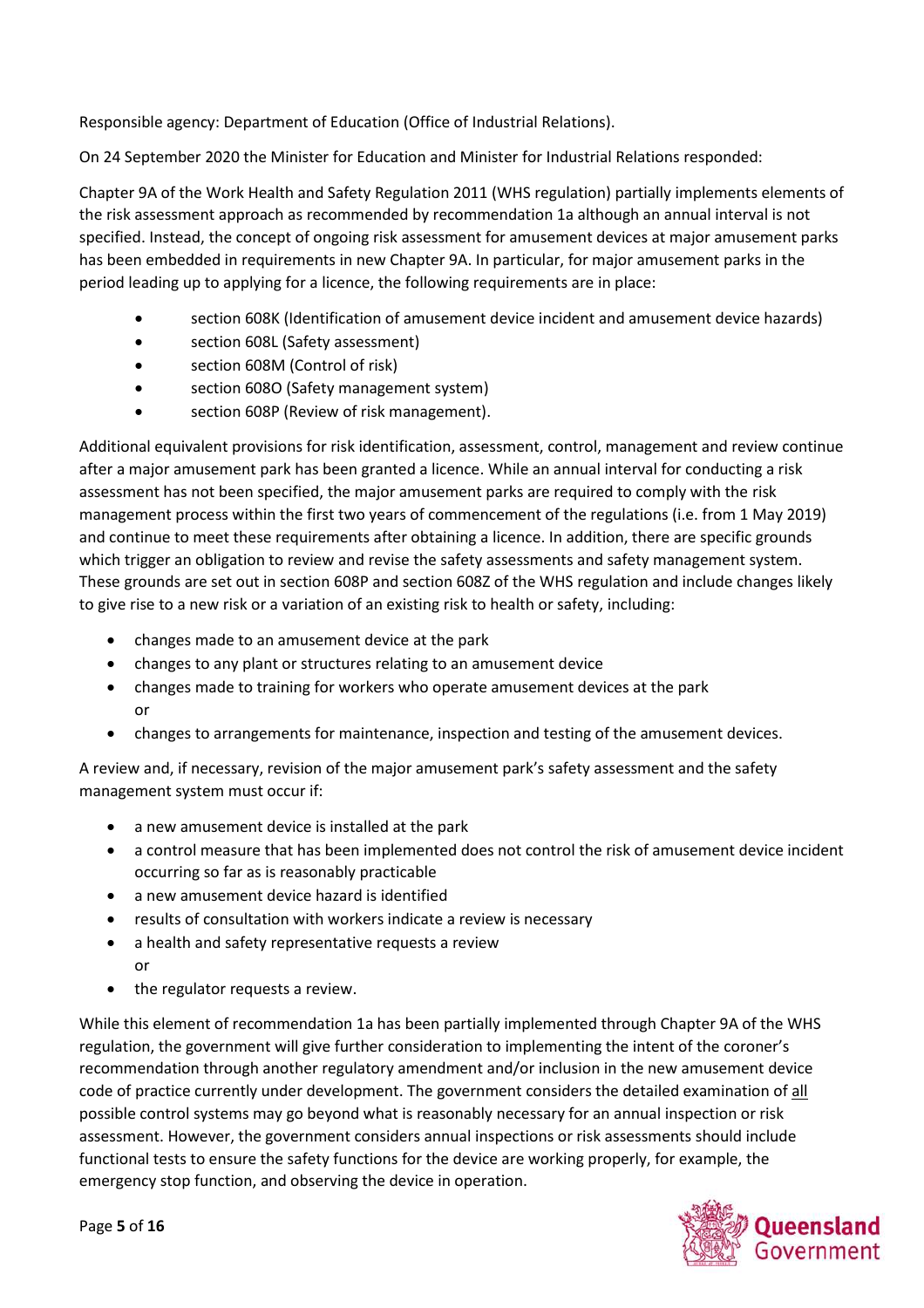The government will consult with stakeholders in the amusement device industry and technical experts as part of considering how this element of recommendation 1a could be addressed by way of further amendments to the Work Health and Safety Regulation 2011 and/or specific content in the new amusement device code of practice currently under development.

# **On 26 April 2021 the Minister for Education, Minister for Industrial Relations and Minister for Racing responded:**

Comprehensive ongoing risk assessment of amusement devices at major amusement parks has been implemented through the introduction of Chapter 9A of the *Work Health and Safety Regulation 2011*. Major amusement parks have undertaken this risk assessment process as part of complying with the new safety case requirements in the Regulation.

Aspects of this recommendation in relation to amusement devices generally are being considered as part of development of the draft amusement device code of practice. The COVID-19 pandemic had a significant impact on the amusement device industry during 2020 and interrupted the consultation process that had commenced for the development of the code in December 2019.

As the Queensland economy recovers from the impact of COVID-19 and amusement device owners return to business operations, the Office of Industrial Relations will reactivate the consultation process with a stakeholder reference group comprised of representatives from the amusement device industry and interested parties including major amusement parks, the transportable amusement device sector, and engineers. Consultation on a draft amusement device code of practice is planned for the first half of 2021.

# **On 14 October 2021 the Minister for Education, Minister for Industrial Relations and Minister for Racing responded:**

A consultation draft of the amusement device code of practice was prepared in the first half of 2021.

In May 2021, stakeholders were provided with an update on the status of the project and proposed consultation with industry in the second half of 2021. In June 2021, the consultation draft of the amusement device code of practice was sent to the Amusement Device Stakeholder Reference Group, which then met on 22 July 2021 to discuss the draft code.

Stakeholders in the amusement device industry have been invited to provide feedback on the draft amusement device code of practice.

The Office of Industrial Relations will consider feedback and provide the Amusement Device Stakeholder Reference Group with a revised draft code for consideration in the second half of 2021.

# **On 11 May 2022 the Minister for Education, Minister for Industrial Relations and Minister for Racing responded:**

The Amusement Device Stakeholder Reference Group met on 7 October 2021 to review the second consultation draft of the amusement device code of practice, which incorporated feedback from the first round of consultation in 2021. The Office of Industrial Relations considered feedback provided by stakeholders at, and following, the reference group meeting in October 2021 and work continued on drafting the code.

In the first half of 2022, in addition to consulting with stakeholders, the Office of Industrial Relations proposes to consult with workplace health and safety regulators in other jurisdictions on the draft amusement device code of practice.

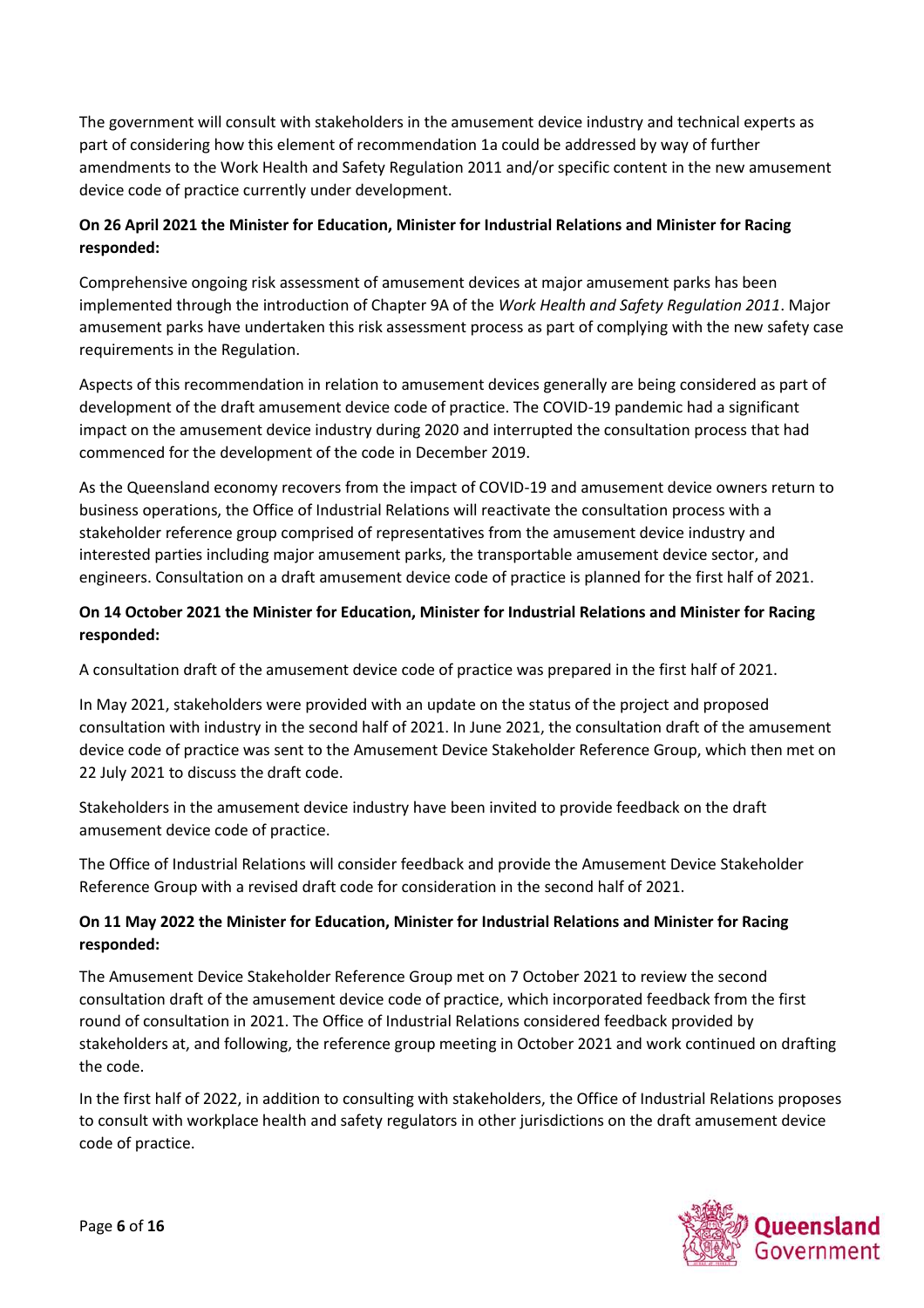### **Recommendation 1a, fourth dot point**

Changes be made to the current regulatory framework in Queensland with respect to the inspection and licensing of major amusement park devices to ensure that a more structured and compliance focused regime is implemented. Given the circumstances of this tragic incident, it is crucial that consideration is given to the following, when changes to the regulation are considered:

• the competency of those charged with operating an amusement device.

Response and action: the recommendation is implemented.

Responsible agency: Department of Education (Office of Industrial Relations).

On 24 September 2020 the Minister for Education and Minister for Industrial Relations responded:

Chapter 5 (Plant and Structures) of the Work Health and Safety Regulation 2011 (WHS regulation) was amended on 1 May 2019 to include additional provisions to apply to all registrable amusement devices and amusement devices at licensed major amusement parks. This included additional requirements in section 238 to ensure:

- mandatory elements are covered in instruction and training for amusement device operators, including:
	- procedures for checking the device before it operated with passengers
	- starting, operating and stopping the device under normal conditions
	- stopping the device in an emergency
	- providing safe access of passengers onto or into the device
	- giving safety instructions to passengers
	- providing for the safe exit of passengers off or out of the device, including exiting in an emergency or because of a power failure or malfunction of the device
- operators are determined as competent before operating any amusement device
- operators are clearly identifiable as the operator of the device.

The amended section 238 of the WHS regulation implements this element of recommendation 1a and goes beyond major amusement parks to apply to operators of registrable amusement devices at other workplaces, for example, transportable devices.

### **Recommendation 1a, fifth dot point**

Changes be made to the current regulatory framework in Queensland with respect to the inspection and licensing of major amusement park devices to ensure that a more structured and compliance focused regime is implemented. Given the circumstances of this tragic incident, it is crucial that consideration is given to the following, when changes to the regulation are considered:

• the requirement of a major inspection or full risk assessment of the device by a competent person (a registered professional engineer of Queensland [RPEQ]) at stipulated intervals, as suggested by the manufacturer or at a mandated duration (5-10 years).

Response and action: the recommendation is implemented.

Responsible agency: Department of Education (Office of Industrial Relations).

On 24 September 2020 the Minister for Education and Minister for Industrial Relations responded:

Chapter 5 (Plant and Structures) of the Work Health and Safety Regulation 2011 (WHS regulation) was amended on 1 May 2019 to include additional provisions to apply to all registrable amusement devices and amusement devices at licensed major amusement parks. This included a new requirement, section 241A, for major inspections of amusement devices by, or under the supervision of, a competent person (which for most

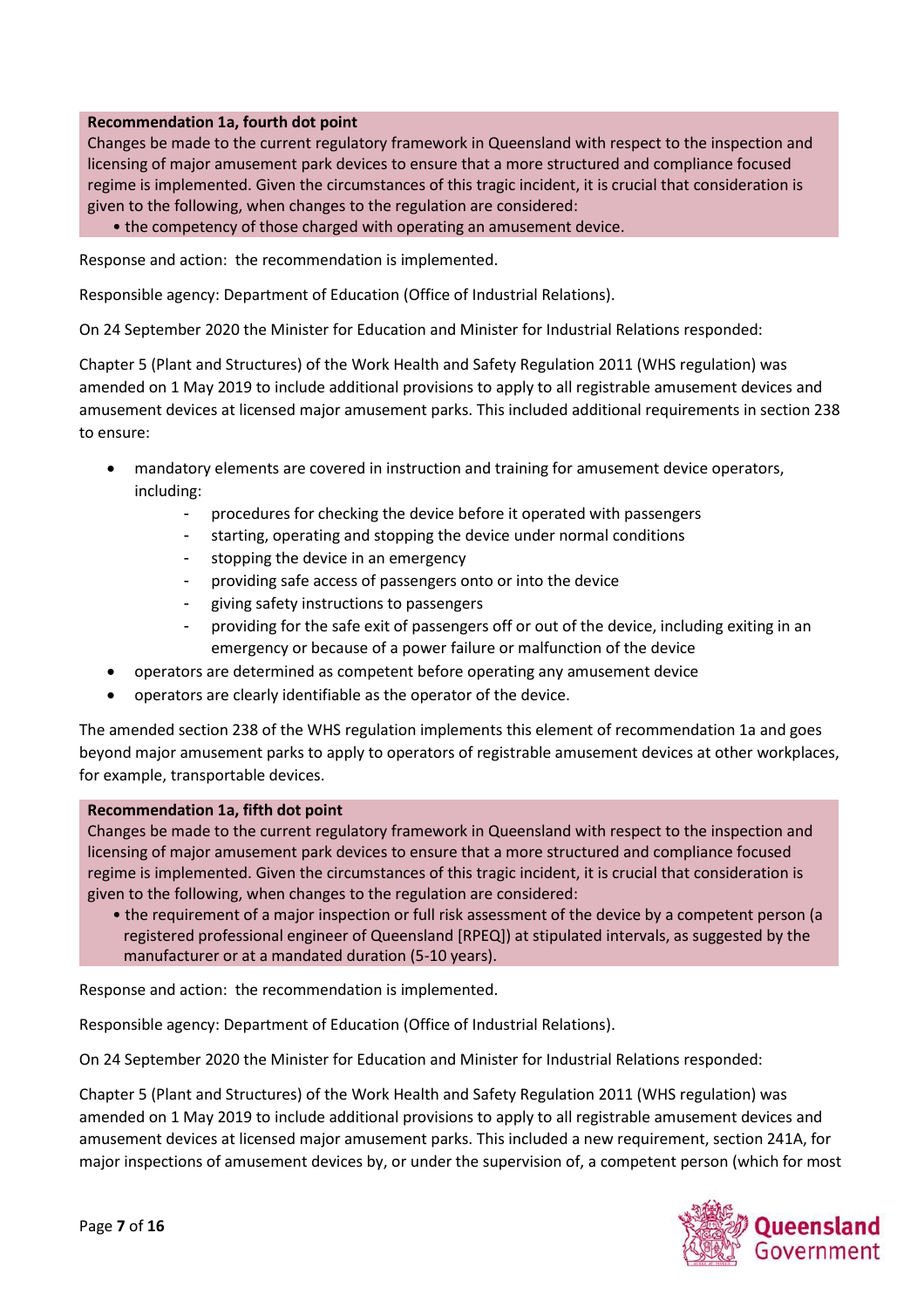amusement devices will be a registered professional engineer) at specified intervals. The major inspection must be carried out:

- at the end of any period recommended by the manufacturer of the device or
- if a competent person has previously inspected the device and recommended a shorter period, the next major inspection must occur before the end of the shorter period or
- if there is no recommendation from the manufacturer or a competent person, within 10 years of the device first being registered or commissioned, or its previous major inspection.

A major inspection involves:

- a thorough examination of all critical components of the device including, if necessary, stripping down the device and removing paint, grease and corrosion and
- a check of the effective and safe operation of the device.

The WHS regulation was also amended to include new section 242A to set out additional information to be kept in the log book for an amusement device. The following information about each major inspection must be included in the logbook:

- the name of the competent person who carried out the inspection
- the date of the inspection
- the results of the inspection and any recommendations of the competent person and
- any components repaired or replaced during, or as a result of the major inspection.

There are transitional arrangements to phase-in the major inspection requirements for older amusement devices which have not previously had a major inspection (sections 792-794).

New section 241A of the WHS regulation implements this element of recommendation 1a and goes beyond major amusement parks to apply to registrable amusement devices operated in Queensland at other workplaces, for example, transportable devices.

### **Recommendation 1a, sixth dot point**

Changes be made to the current regulatory framework in Queensland with respect to the inspection and licensing of major amusement park devices to ensure that a more structured and compliance focused regime is implemented. Given the circumstances of this tragic incident, it is crucial that consideration is given to the following, when changes to the regulation are considered:

- regulations should make it clear of the onus placed on the registered professional engineer (RPEQ) when conducting an annual inspection or a major risk assessment, which should include:
	- the operation of the ride should be visually observed during a risk assessment
	- low probability failures need to be actively considered
	- observe how the machine handles adverse events. Run trial days where pumps are shut down, water levels decreased (or increased), rafts bottle neck, impact each other, to highlight weaknesses and expose hidden features of the design
	- consult theme park records internally and internationally
	- consider whether the machine was fool-proof, and if not what engineering controls could be possibly utilised
	- look at design records.

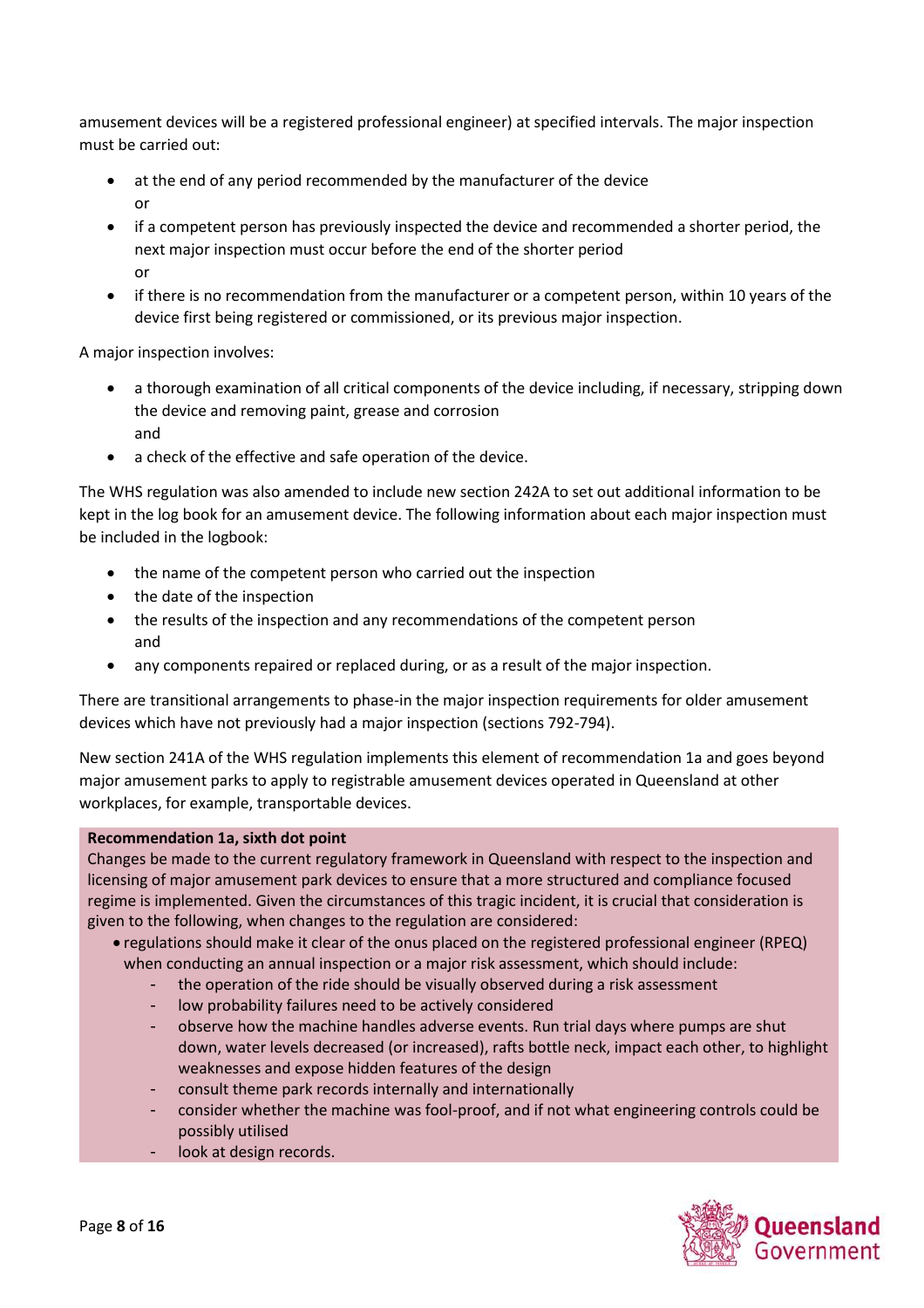Response and action: the recommendation is agreed to in part. How the recommendation will be implemented is under consideration.

Responsible agency: Department of Education (Office of Industrial Relations).

On 24 September 2020 the Minister for Education and Minister for Industrial Relations responded:

The government agrees in part with this element of recommendation 1a regarding matters for a registered professional engineer of Queensland (RPEQ) to consider when conducting an annual inspection or a major risk assessment. However, further consideration on achieving the intent of this recommendation is required. The *Professional Engineers Act 2002* regulates the delivery of professional engineering services and the Work Health and Safety Regulation 2011 (WHS regulation) does not specifically regulate RPEQs in how they conduct professional engineering services. The government will give further consideration to the extent to which the elements listed in this recommendation can be incorporated in the existing regulatory framework and/or included in the new amusement device code of practice currently under development.

The government will consult with stakeholders in the amusement device industry, the Board of Professional Engineers Queensland and engineers as part of considering how this element of recommendation 1a could be addressed by way of further amendments to the WHS regulation and/or specific content in the new amusement device code of practice currently under development.

# **On 26 April 2021 the Minister for Education, Minister for Industrial Relations and Minister for Racing responded:**

Aspects of this recommendation are being considered as part of development of the draft amusement device code of practice. The COVID-19 pandemic had a significant impact on the amusement device industry during 2020 and interrupted the consultation process that had commenced for the development of the code in December 2019.

As the Queensland economy recovers from the impact of COVID-19 and amusement device owners return to business operations, the Office of Industrial Relations will reactivate the consultation process with a stakeholder reference group comprised of representatives from the amusement device industry and other interested parties such as major amusement parks, the transportable amusement device sector, and engineers including the Board of Professional Engineers Queensland. Consultation on a draft amusement device code of practice is planned for the first half of 2021.

# **On 14 October 2021 the Minister for Education, Minister for Industrial Relations and Minister for Racing responded:**

A consultation draft of the amusement device code of practice was prepared in the first half of 2021.

In May 2021, stakeholders were provided with an update on the status of the project and proposed consultation with industry in the second half of 2021. In June 2021, the consultation draft of the amusement device code of practice was sent to the Amusement Device Stakeholder Reference Group, which then met on 22 July 2021 to discuss the draft code.

Stakeholders in the amusement device industry have been invited to provide feedback on the draft amusement device code of practice.

The Office of Industrial Relations will consider feedback and provide the Amusement Device Stakeholder Reference Group with a revised draft code for consideration in the second half of 2021.

**On 11 May 2022 the Minister for Education, Minister for Industrial Relations and Minister for Racing responded:**



Page **9** of **16**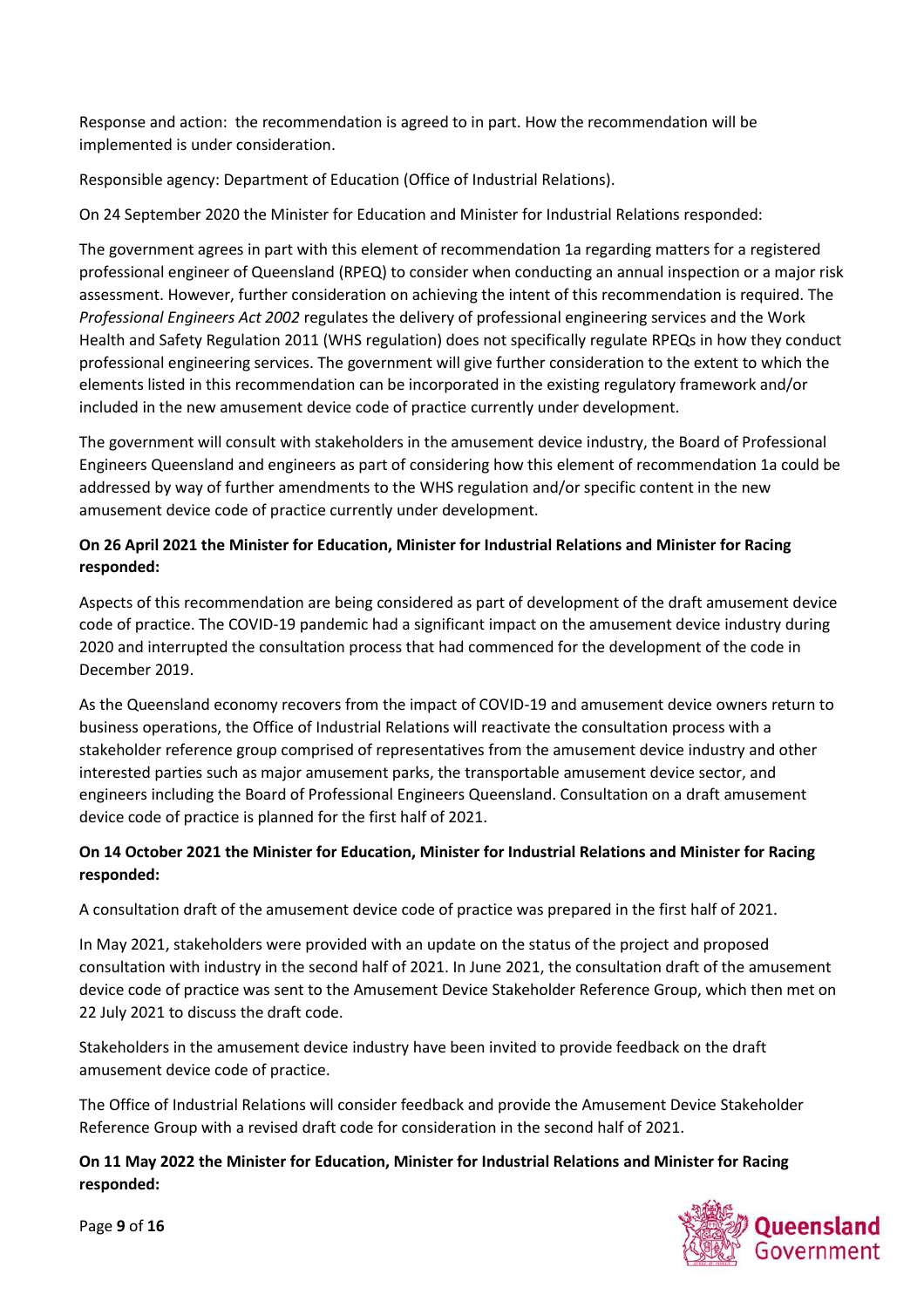The Amusement Device Stakeholder Reference Group met on 7 October 2021 to review the second consultation draft of the amusement device code of practice, which incorporated feedback from the first round of consultation in 2021. The Office of Industrial Relations considered feedback provided by stakeholders at, and following, the reference group meeting in October 2021 and work continued on drafting the code.

In the first half of 2022, in addition to consulting with stakeholders, the Office of Industrial Relations proposes to consult with workplace health and safety regulators in other jurisdictions on the draft amusement device code of practice.

### **Recommendation 1a, seventh dot point**

Changes be made to the current regulatory framework in Queensland with respect to the inspection and licensing of major amusement park devices to ensure that a more structured and compliance focused regime is implemented. Given the circumstances of this tragic incident, it is crucial that consideration is given to the following, when changes to the regulation are considered:

• regular auditing and oversight of such devices, as well as the associated inspections and required

safety systems in place at the major amusement park, must be conducted by the regulator. Whilst the safety case regime introduced by the recent amendments to the regulations would appear to ensure this necessary regulatory oversight by way of a more mandated approach to the maintenance and inspection of amusement devices, it is essential that this be monitored and maintained by way of regular and effective auditing. Such auditing should be undertaken by suitably qualified and trained Office of Industrial Relations inspectors. Major amusement parks in Queensland need to be required to implement effective control measures with respect to the devices in operation, and the regulator must actively ensure this takes place. Strict adherence to the timeframes proposed by the safety case and licensing regime in the draft regulation should be maintained in order to ensure the expedited introduction of a more intense regulatory framework for major amusement parks in Queensland and, most importantly, patrons' safety.

Response and action: implementation of the recommendation is in progress.

Responsible agency: Department of Education (Office of Industrial Relations).

On 24 September 2020 the Minister for Education and Minister for Industrial Relations responded:

The Office of Industrial Relations conducted audit campaigns at the major amusement parks in 2016, 2017, 2018 and 2019. The 2019 major amusement park audit campaign was conducted in July-August 2019 and included officers with specific expertise to address the hazards in this industry sector, including Workplace Health and Safety Queensland and Electrical Safety Office inspectors, Injury Prevention and Management (IPaM) advisors and engineers. Audits undertaken in 2019 had a compliance focus and resulted in 84 compliance notices issued to major amusement park operators.

The Office of Industrial Relations is developing a comprehensive major amusement park compliance audit program which will focus on factors raised during the inquest. The purpose of the program is to examine relevant components of the safety management systems, including amusement device modifications, mandatory inspection regimes, control system operation, operator capability and competency, and general work health and safety obligations. The program will include biannual audits and associated inspections of amusement devices conducted by Office of Industrial Relations inspectors, with assistance from Office of Industrial Relations engineers, at major amusement parks.

## **On 26 April 2021 the Minister for Education, Minister for Industrial Relations and Minister for Racing responded:**

Workplace Health and Safety Queensland have continued to proactively monitor and audit the safety of amusement devices, and broader obligations held by major amusement parks.

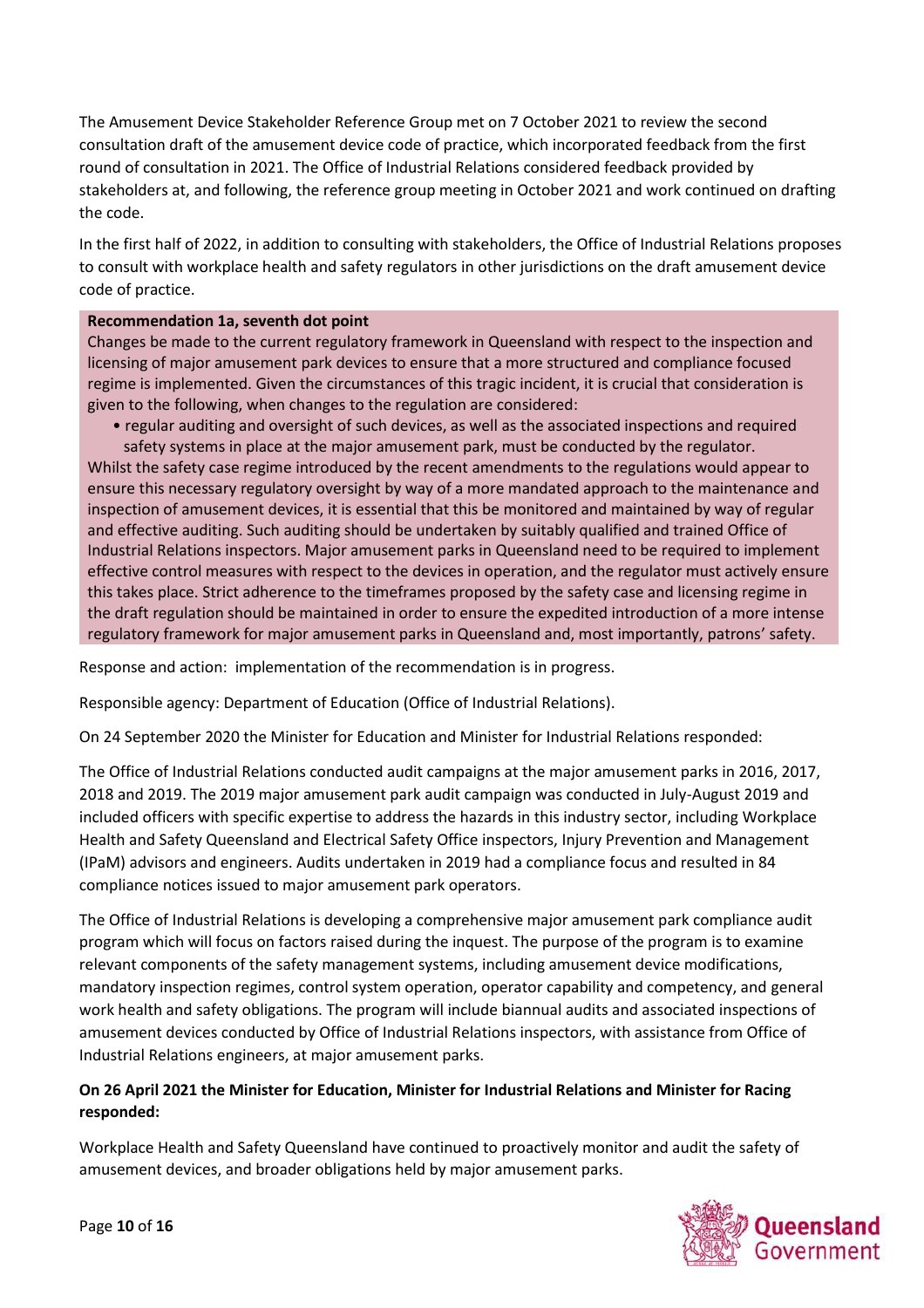During 2020, the major amusement parks closed for extended periods due to the COVID-19 pandemic. Workplace Health and Safety Queensland worked closely with the major amusement parks during this time and undertook inspections of all devices scheduled to recommence operation prior to reopening. These inspections focused on device maintenance and the currency of operators' training following the shutdown. Workplace Health and Safety Queensland also worked in conjunction with public health authorities to ensure risks associated with the COVID-19 pandemic were managed at the parks.

In late 2020, Workplace Health and Safety Queensland launched the 2020 major amusement park audit program, targeting critical aspects affecting the safe operation of an amusement device, including maintenance, electrical systems, functional safety, operator competency, human factors and psychological safety. These audits are ongoing with anticipated completion in May 2021.

Workplace Health and Safety Queensland continue to respond to any notified incidents or events and address individual issues that contribute to a workplace incident. On occasion, where a person is injured in circumstances that may be replicated across the major amusement parks, inspectors have performed proactive assessments across all parks to ensure such risks are eliminated or minimised as far as is reasonably practicable.

Compliance monitoring of devices and safety across major amusement parks remains an ongoing priority for Workplace Health and Safety Queensland.

# **On 14 October 2021 the Minister for Education, Minister for Industrial Relations and Minister for Racing responded:**

The major amusement park 2020 audit program that began in late 2020 was finalised in May 2021.

The audit program targeted critical aspects affecting the safe operation of an amusement device. The program was carried out by inspectors from Workplace Health and Safety Queensland and the Electrical Safety Office who had completed a pilot competency-based training program in 2020 that was aligned with the coroner's recommendations.

A total of 62 amusement devices were audited in the course of the campaign, resulting in a number of compliance notices being issued and improvements to safety systems across the major amusement parks.

With the commencement of the safety case system for the major amusement parks on 1 May 2021, the Office of Industrial Relations will continue to innovate compliance monitoring activities to reflect these new requirements.

## **On 11 May 2022 the Minister for Education, Minister for Industrial Relations and Minister for Racing responded:**

In 2021, all major amusement parks submitted applications for major amusement park licences and accompanied these applications with safety cases. These safety cases are currently being assessed by the Office of Industrial Relations. As part of the assessment process, the Office of Industrial Relations will be undertaking on-site audits at all major amusement parks in 2022 to confirm aspects of the safety case.

If major amusement parks are issued with licences, they will be subject to routine audits by the Office of Industrial Relations each year that examine aspects of their operations.

### **Recommendation 1b**

The Office of Industrial Relations continue to develop a code of practice for the amusement device industry in Queensland, which will establish a minimum standard for the operation of amusement devices, in consultation with the requisite industry stakeholders, including the Amusement Device Working Group.

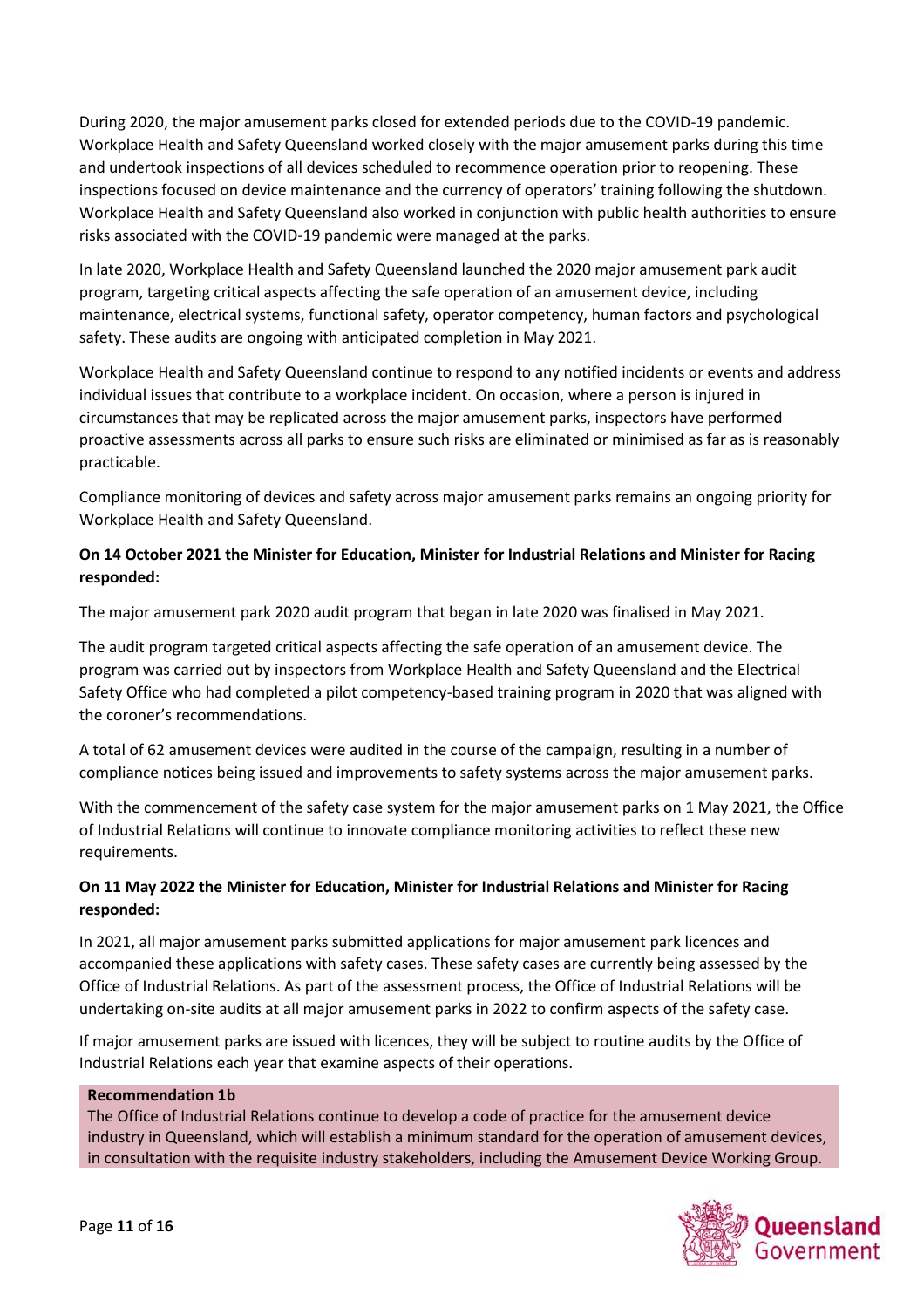Response and action: implementation of the recommendation is in progress.

Responsible agency: Department of Education (Office of Industrial Relations).

On 24 September 2020 the Minister for Education and Minister for Industrial Relations responded:

Codes of practice are statutory instruments approved by the minister under the *Work Health and Safety Act 2011* (WHS Act). A person conducting a business or undertaking must comply with a code of practice or manage the hazards and risks in a way that is different to the code but provides a standard of health and safety that is equivalent to or higher than the standard required under the code (refer to section 26A of the WHS Act).

Queensland has given effect to the national model code of practice for plant: *Managing Risks of Plant at the Workplace Code of Practice 2011* which applies broadly to amusement devices as items of plant.

The Office of Industrial Relations has commenced development of a new amusement device code of practice which will provide more specific information relating to amusement devices. The Office of Industrial Relations has engaged in initial consultation with a stakeholder reference group comprised of representatives from the amusement device industry and other interested parties including major amusement parks, the transportable amusement device sector, and engineers.

As drafting of the new amusement device code of practice progresses, there will be further consultation with the amusement device stakeholder reference group and technical experts as required. The proposed code will be subject to regulatory impact assessment under the *Queensland Government Guide to Better Regulation* before being considered for approval by the minister under the WHS Act.

## **On 26 April 2021 the Minister for Education, Minister for Industrial Relations and Minister for Racing responded:**

The Office of Industrial Relations has commenced development of a new amusement device code of practice which will provide specific information and guidance on the safe operation and maintenance of amusement devices. The COVID-19 pandemic had a significant impact on the amusement device industry during 2020 and interrupted the consultation process that had commenced for the development of the code in December 2019. In October 2020, the Office of Industrial Relations wrote to amusement device owners to advise of new interim guidance on major inspections of amusement devices. The guidance was published to assist device owners and registered professional engineers in undertaking major inspections until such time as the new code of practice is finalised. Priority was given to publishing interim guidance on major inspections due to the transitional arrangement for mandatory major inspections expiring on 1 May 2021. Under new requirements introduced in the Work Health and Safety Regulation 2011, amusement devices manufactured before 1 May 2009 which have not had a major inspection in the ten-year period before 1 May 2019 are required to have a major inspection by 1 May 2021.

As the Queensland economy recovers from the impact of COVID-19 and amusement device owners return to business operations, the Office of Industrial Relations will reactivate the consultation process with a stakeholder reference group comprised of representatives from the amusement device industry and other interested parties including major amusement parks, the transportable amusement device sector, and engineers. Consultation on a draft amusement device code of practice is planned for the first half of 2021.

### **On 14 October 2021 the Minister for Education, Minister for Industrial Relations and Minister for Racing responded:**

A consultation draft of the amusement device code of practice was prepared in the first half of 2021.

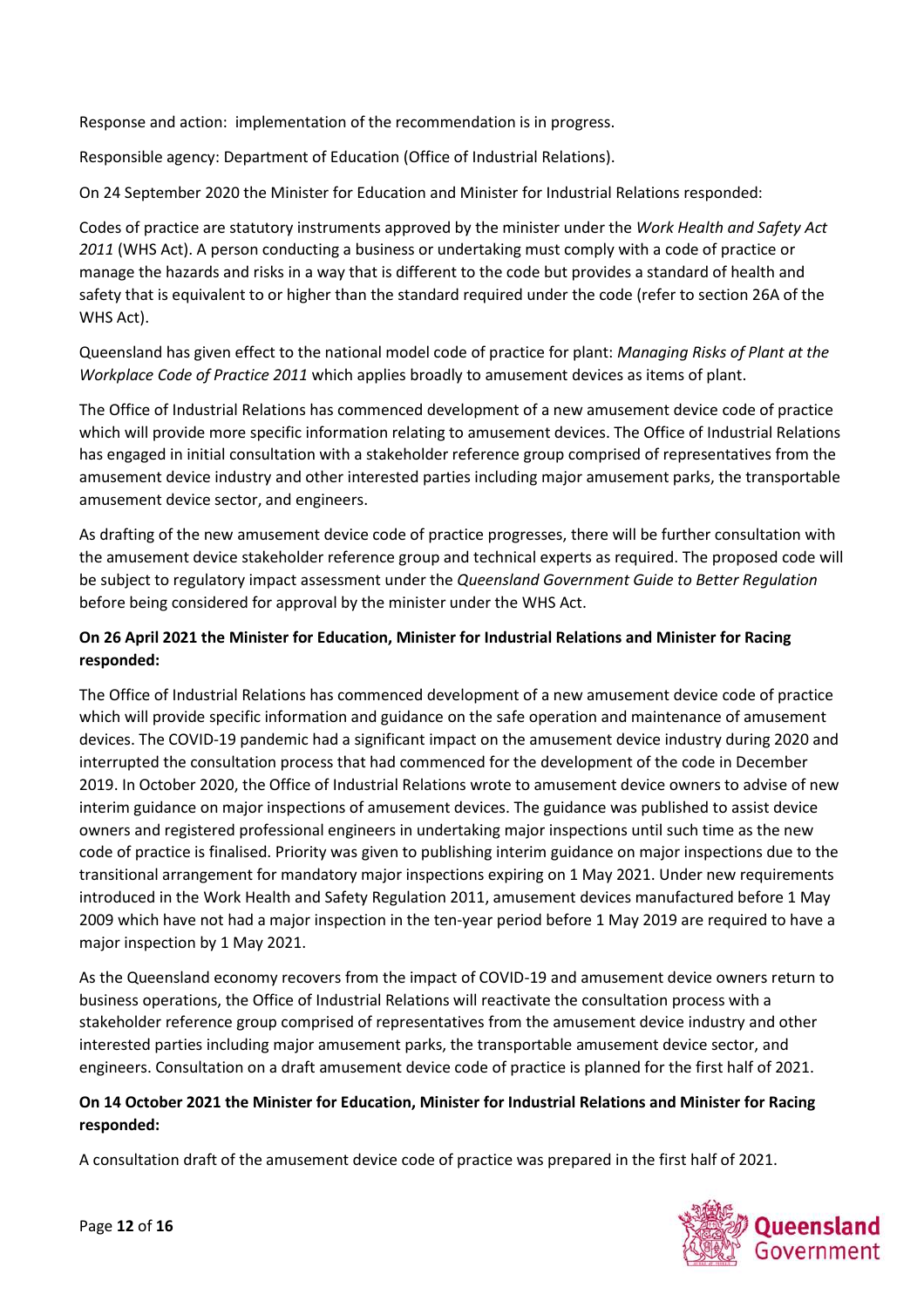In May 2021, stakeholders were provided with an update on the status of the project and proposed consultation with industry in the second half of 2021. In June 2021, the consultation draft of the amusement device code of practice was sent to the Amusement Device Stakeholder Reference Group, which then met on 22 July 2021 to discuss the draft code.

Stakeholders in the amusement device industry have been invited to provide feedback on the draft amusement device code of practice.

The Office of Industrial Relations will consider feedback and provide the Amusement Device Stakeholder Reference Group with a revised draft code for consideration in the second half of 2021.

## **On 11 May 2022 the Minister for Education, Minister for Industrial Relations and Minister for Racing responded:**

The Amusement Device Stakeholder Reference Group met on 7 October 2021 to review the second consultation draft of the amusement device code of practice, which incorporated feedback from the first round of consultation in 2021. The Office of Industrial Relations considered feedback provided by stakeholders at, and following, the reference group meeting in October 2021 and work continued on drafting the code.

In the first half of 2022, in addition to consulting with stakeholders, the Office of Industrial Relations proposes to consult with workplace health and safety regulators in other jurisdictions on the draft amusement device code of practice.

### **Recommendation 1c**

That efforts to harmonise the requirements of the relevant design standards, particularly the critical safety requirements on amusement devices in Australia, Europe and America continue in consultation with relevant industry stakeholders.

Response and action: the recommendation is implemented.

Responsible agency: Department of Education (Office of Industrial Relations).

On 24 September 2020 the Minister for Education and Minister for Industrial Relations responded:

The government recognises benefits in seeking to harmonise amusement device design standards and acknowledges the complexity in this area due to a range of international standards and relevant Australian Standards. In November 2019, the Minister for Education and Minister for Industrial Relations attended a meeting to promote discussions about standard harmonisation at the International Association of Amusement Parks and Attractions Expo 2019 in the United States of America. The meeting was attended by representatives from regulatory bodies, amusement device manufacturers, major park operators and the American Society for Testing Materials (ASTM).

The development, review and amendment of Australian Standards falls under the authority of Standards Australia, which is a non-government organisation that develops standards, technical specifications, handbooks and other publications. Standards Australia is also Australia's representative on the International Organisation for Standardisation (ISO) and International Electrotechnical Commission (IEC), which develop international standards. In addition, Standards Australia develops joint Australian/New Zealand Standards and adopts international standards with any necessary modifications to align with Australian circumstances. Australian Standards are developed by technical committees comprised of representatives from government, business, industry, community, experts and consumers. The Office of Industrial Relations participates in Standards Australia technical committees responsible for the development, review and amendment of Australian Standards, including those related to the design of amusement devices. The technical committee

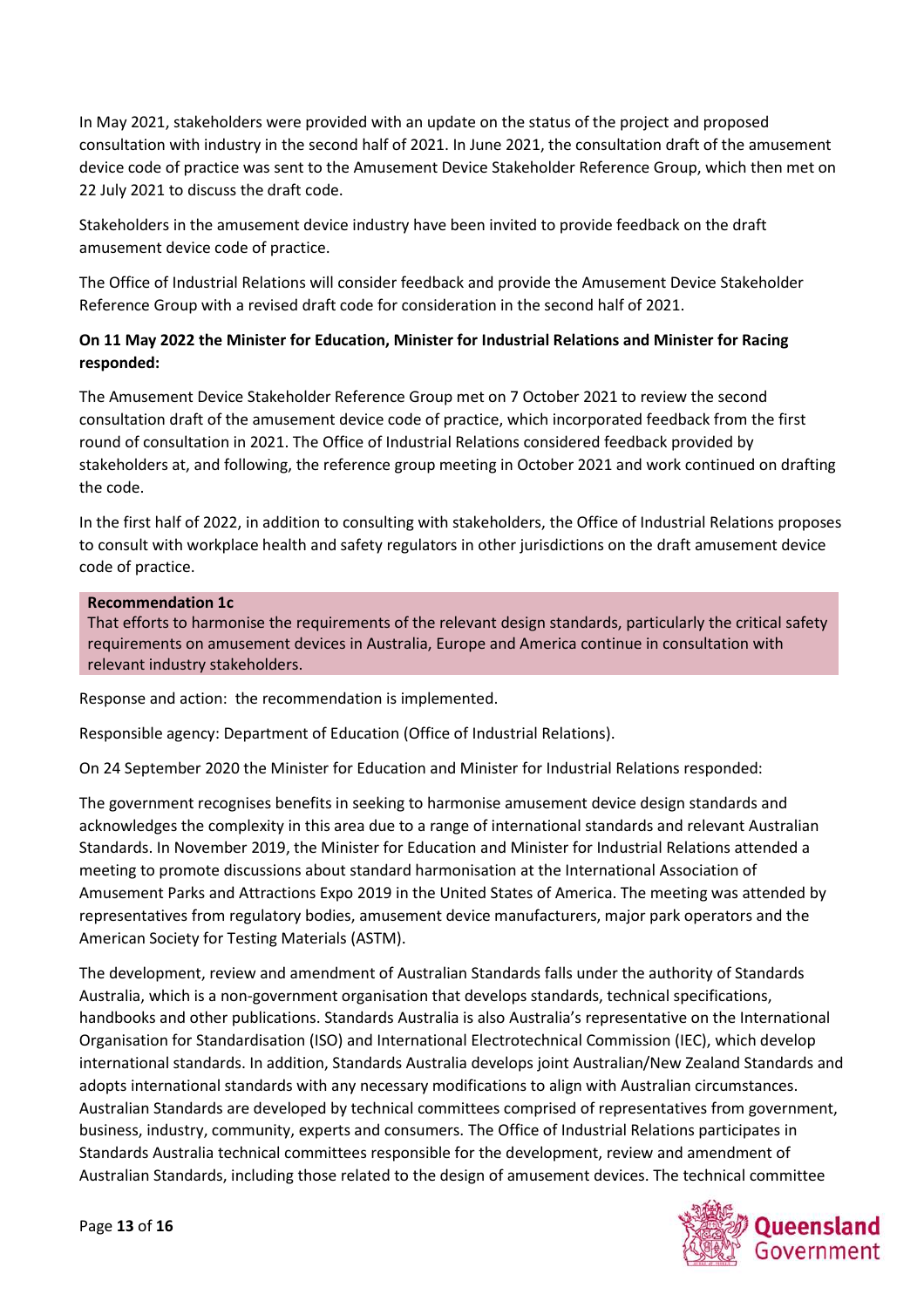for amusement devices is ME-051 and scheduling of committee meetings and engagement on reviewing standards is determined by Standards Australia.

The Office of Industrial Relations has engaged with relevant authorities and participated in discussions with stakeholders relating to the harmonisation of standards for the design of amusement devices. This has involved consideration of international standards and assessing the level of safety required under those standards.

The Office of Industrial Relations will continue to engage with relevant authorities and industry stakeholders on harmonisation of standards for the design of amusement devices while ensuring the level of safety provided in Australian Standards is upheld.

### **Recommendation 1d**

Steps be taken to rectify the lack of detailed knowledge of safety related control circuits held by the majority of Office of Industrial Relations inspectors.

Response and action: implementation of the recommendation is in progress.

Responsible agency: Department of Education (Office of Industrial Relations).

On 24 September 2020 the Minister for Education and Minister for Industrial Relations responded:

All inspectors appointed under the *Work Health and Safety Act 2011* undergo training on identification and management of hazards across a range of plant, including amusement devices. Additional training has also been provided to inspectors that participate in annual audits at the major amusement parks prior to commencing audit activity. Most inspectors work across a range of disciplines rather than a single hazard or industry type. Additional training will be provided for inspectors appointed under *the Electrical Safety Act 2002*.

In the second half of 2020, the Office of Industrial Relations will establish a team of inspectors to deliver biannual audits. These inspectors will undergo amusement device training which will specifically address amusement device safety systems (i.e. safety control circuits), modifications of amusement devices, operator capability and inspection requirements.

# **On 26 April 2021 the Minister for Education, Minister for Industrial Relations and Minister for Racing responded:**

All inspectors appointed under the *Work Health and Safety Act 2011* undergo training on identification and management of hazards across a range of plant including amusement devices. In the second half of 2020, the Office of Industrial Relations established a team to deliver biannual audits of major amusement parks. These inspectors underwent a pilot training program which covered areas across maintenance, electrical safety, operator competency, human factors and psychological health and safety, and functional safety.

The Office of Industrial Relations is reviewing the results of the recent pilot training program along with a holistic review of the various competency requirements in the area of function safety for general inspectors, inspectors specialising in plant, and engineering specialists. This review will examine the required knowledge, competencies, and frequency required for inspectors to be able to in apply the necessary knowledge when inspecting systems involving functional safety.

## **On 14 October 2021 the Minister for Education, Minister for Industrial Relations and Minister for Racing responded:**

The review of the pilot training program delivered in 2020 continues to assist, inform and direct the various phases of the major amusement park audit program. It is expected the review will conclude in October 2021.

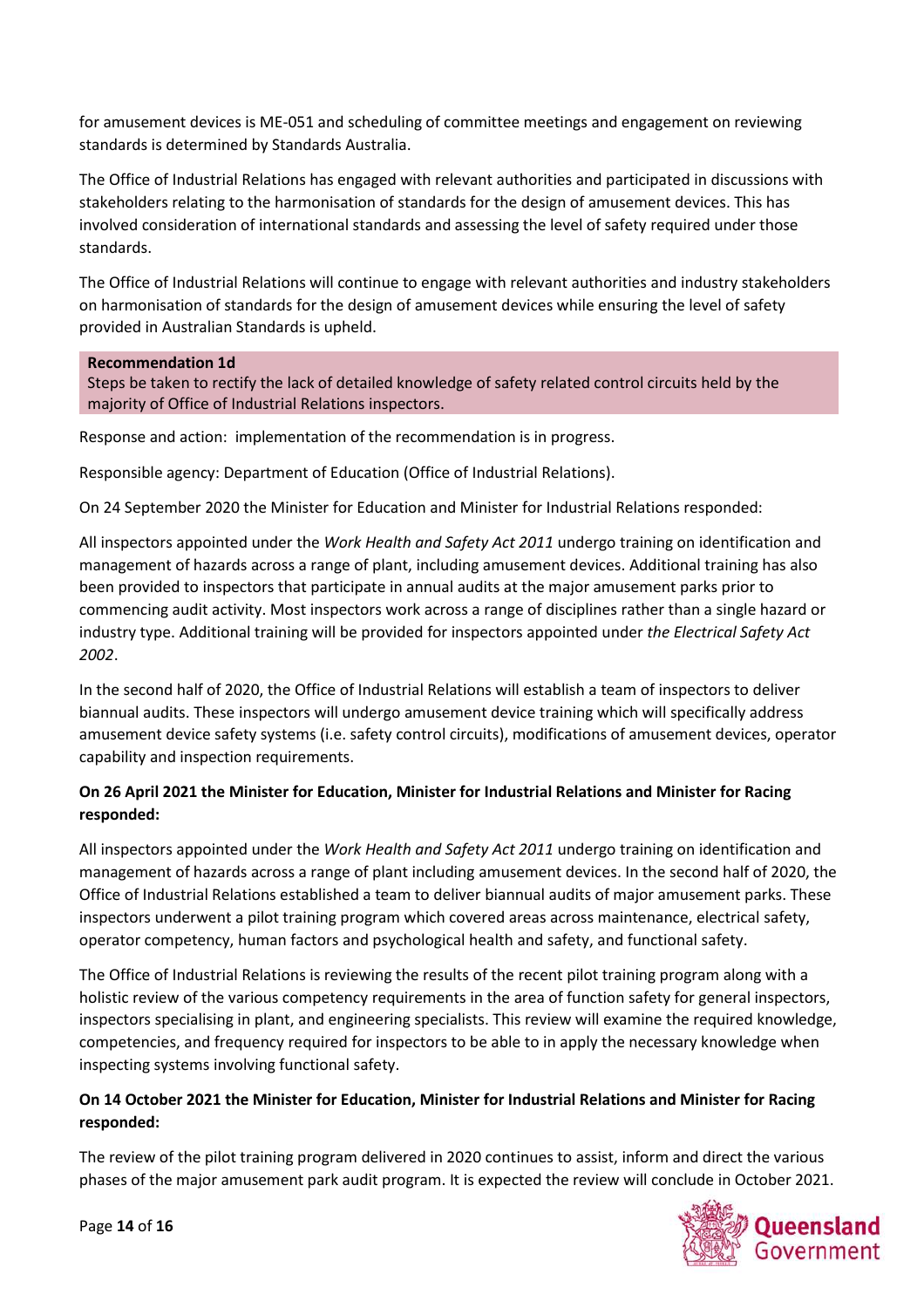The Office of Industrial Relations is currently examining training courses in functional safety offered by external providers to supplement internal training to inspectors.

The Office of Industrial Relations plans to finalise the expected competencies of inspectors and select external courses that provide comprehensive training in functional safety to supplement existing Office of Industrial Relations training.

The Office of Industrial Relations also plans to utilise the competencies achieved from this training to refine existing training provided to inspectors.

# **On 11 May 2022 the Minister for Education, Minister for Industrial Relations and Minister for Racing responded:**

The Office of industrial Relations has completed reviewing the pilot training program delivered in 2020 and has completed its examination of training courses in functional safety. A proposal to undertake suitable training courses in functional safety is currently being moving through review and approval processes.

Once internal processes are complete, the necessary training courses will be booked and Office of Industrial Relations staff will attend these courses. It is expected that this will occur through to June 2023 subject to course availability.

### **Recommendation 2a**

The Board of Engineers, in consultation with the Office of Industrial Relations and other industry groups, continue efforts to address the shortfall in suitably qualified and experienced registered professional engineers (RPEQs) with respect to the inspection of amusement devices.

Response and action: the recommendation is implemented.

Responsible agency: Department of Housing and Public Works (lead), supported by the Department of Education (Office of Industrial Relations).

On 24 September 2020 the Minister for Housing and Public Works, Minister for Digital Technology and Minister for Sport; and the Minister for Education and Minister for Industrial Relations responded:

In Queensland the engineering profession is regulated by the Board of Professional Engineers of Queensland (BPEQ). The BPEQ is a statutory body that falls within the portfolio of the Minister for Housing and Public Works (the minister) and is responsible for a number of functions under section 80 of the *Professional Engineers Act 2002* (PE Act), including the registration of professional engineers in Queensland. A person carrying out professional engineering services within Queensland or outside Queensland (for projects based in Queensland) must be a registered professional engineer of Queensland (RPEQ) or working under the direct supervision of an RPEQ.

The BPEQ registers RPEQs in 26 different areas of engineering, including civil, electrical and mining engineering. The registration process involves an assessment by an approved assessment entity to determine if an applicant is eligible to be an RPEQ in a particular area of engineering. There are currently eight approved assessment entities. The Department of Housing and Public Works does not have direct involvement in reviewing, approving or registering engineers who are permitted to carry out professional engineering services in Queensland under the PE Act.

Consultation has occurred between the Department of Housing and Public Works, BPEQ, the Office of Industrial Relations and industry regarding suitably qualified and experienced RPEQs to conduct amusement device inspection work in Queensland. Currently, only a small number of RPEQs are registered in the specialist area of 'inspection of amusement rides and devices'. Under the Work Health and Safety Regulation 2011,